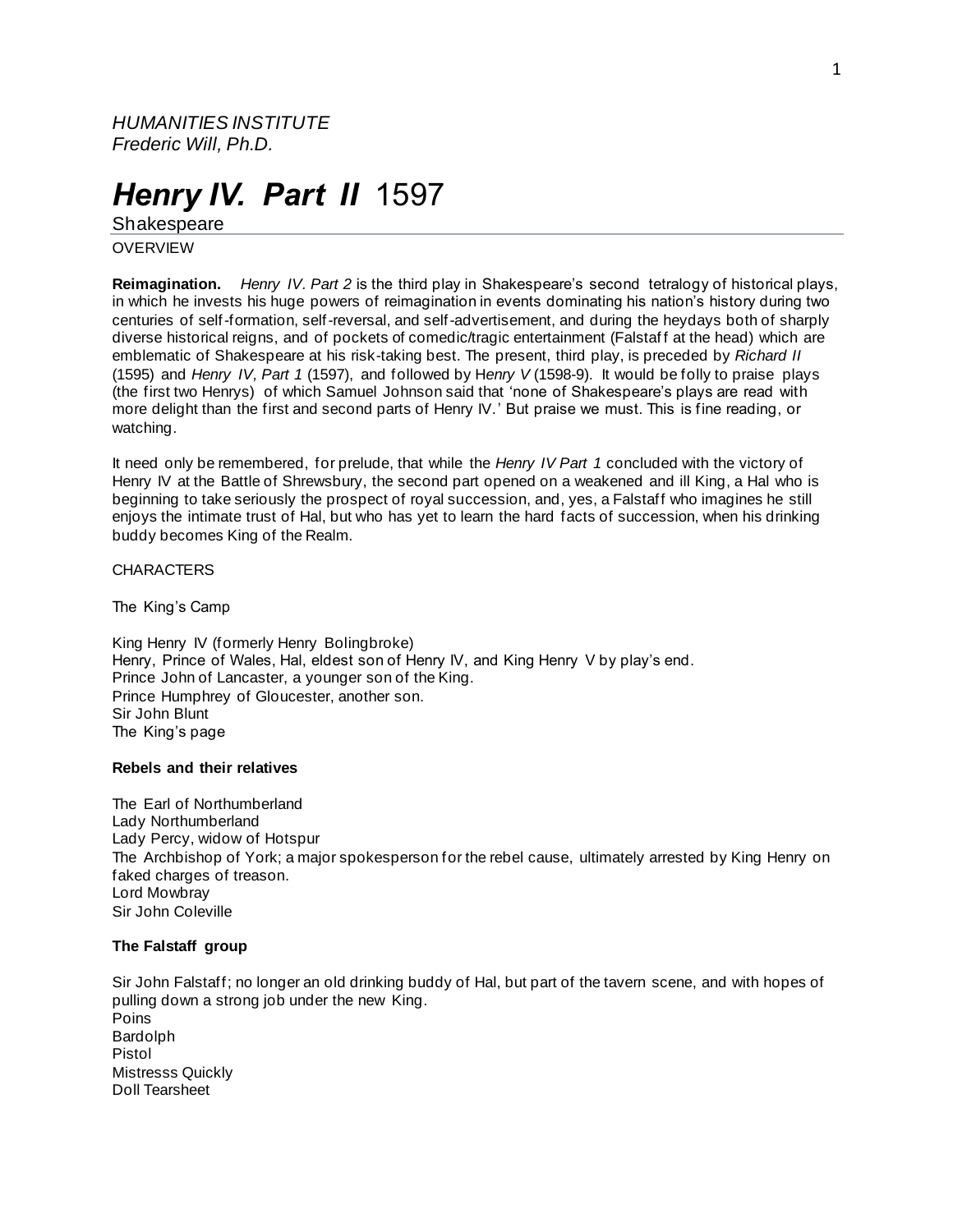## **Others**

The Lord Chief Justice Shallow, a rural justice Silence, another justice Fang, an officer Snare, another officer

Speaker of the epilogue

**STORY** 

**Falstaff.** *Henry IV Part II* opens after the Battle of Shrewsbury, that victory for Henry and the royal forces, a victory which was to usher in a new world, and which was on its way to seeing Henry V crowned, the rebels soundly defeated, and Falstaff dead. Although Falstaff survives the present play, he has been largely, and very sadly, cut off from the friendship of Hal.

**Taverns.** From early on in the play, Falstaff is stlll frequenting the Eastcheap tavern area in London, and adding to his cohort of comic down and outers and tavern mistresses—like Mistress Quickly and Doll Tearsheet. For some time the tavern becomes the center of action. The Lord Chief Justice enters, looking for Falstaff, in connection with robberies; Falstaff deploys into a series of moves—feigned deafness, mistaken identity, then an effort to distract the Justice, and then, in the ultimate turn off, Falstaff tries to borrow a thousand pounds from the man, who retreats from his quest to arrest the Fat Man.

**Antics.** The antics continue, after the departure of the Justice, then continue as Doll, a prostitute, flirts with Falstaff, and then gets into a fight with Pistol, Falstaff's ensign, whom Falstaff throws out of the tavern. At that point, as Doll is inquiring of Falstaff about Hal, Falstaff makes a sensitive and important mistake: failing to realize that one of the tavern musicians is Hal in disguise, he makes a number of derogatory remarks about his old drinking buddy, and the regent to be. (Hal's sharp turn against his old friend, by the play's end, may have its very human roots in a couple of careless sentences.) Falstaff visits an old school friend, Justice Shallow, with whom he reminisces about their old time antics, and Falstaff continues recruiting among very dubious candidates, as part of taking a small contingent to the front, to fight in what is rumored to be about to recur, a second stage of rebellion.

**King.** At another angle of plot development, it turns out that the King, who is approaching death, is once again fretting at the behaviors of his son Hal, who continues to tavern hop and associate with characters unsuitable for building a royal personality. This disappointment is turned around in moving scenes, as the King lies on his death bed, when Hal makes it deeply clear, to his father, that he is humbled and awed by the thought of wearing the crown, and that he deserves ascendancy to the representation of the whole British people. In a particularly moving scene Hal, thinking the King dead, takes the crown into an adjoining chamber and meditates on the awesomeness that lies before him: 'uneasy lies the head that wears a crown.'

**Letdown.** The play ends on what is a bitter letdown for Falstaff and his tavern buddies. Falstaff travels to London to see the coronation of his old drinking buddy, only to find that Hal has turned against 'such lowlife.' Jail, rather than ministerial positions, is the more likely outcome to the present situation. The merry days of *Henry IV Part I* are far in the past, and the boisterous, less elegiac tone of *Henry V* is on the immediate horizon.

## **THEMES**

**Tavern life** Shakespeare continues to count on the interplay of seedy, witty and promiscuous characters to divert the audience from too much ref lection on the heavy burdens of the affairs of state. If one includes the five shaky recruits, whom Falstaff wishes to take into battle, at least a third of the characters in the play are drawn from tavern life. By this characteristic move, Shakespeare tak es full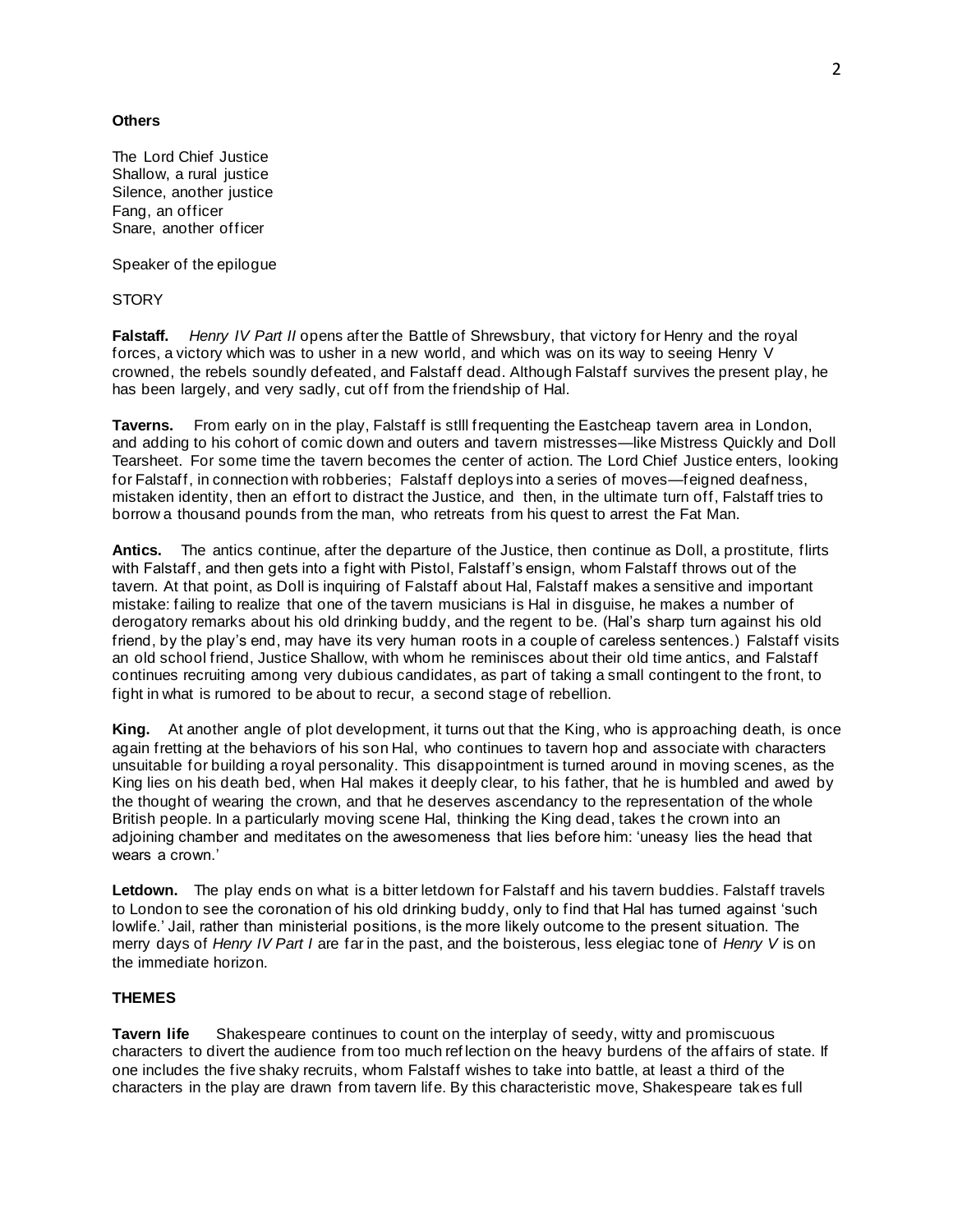advantage of his skills at the changing in dramatic level, his mastery of the tones of death and merriment, and his never resting delight In word play.

**Royalty** King Henry IV is by this point familiar to us, as an example of enlightened royalty, mild, compromising when possible, as forgiving of his son Hal as a monarch could be, and were it not for his conniving son, John, a good candidate for the peacemaker of his time. By the end of the present play, and the death of this king, who has learned to reconcile with his son and successor, we feel that a figure has left the scene who will be hard to emulate.

**Ingratitude** In *King Lear* Shakespeare treats us to a mad and exhausting scenario of the results of ingratitude. (Or rather, of presumed ingratitude, because Lear actually misunderstands his daughter's presumed attitude toward him.) In *King Henry 4, Part II* Falstaff hears that the king is dead, and that Hal, his old drinking buddy, has assumed the throne. Falstaff hurries to London, to attend the new king's coronation, but quickly learns that his old buddy Hal is no longer his old buddy, but is a public figure with no interest in the old days of the tavern.

**Maturity** Perhaps the most powerful speech in the play is Hal's, who is speaking with the King on the king's deathbed, and who needs urgently to convince the dying man that he, Hal, does not covet the crown but dreads the responsibility that goes with it. If we think back from this speech to the Hal of the beginning of *Part I,* joking with Falstaff in the tavern, pickpocketing on the roadside, even robbing from Falstaff what Falstaff himself had robbed, we realize what a tremendous portrait of personal maturing Shakespeare has given us in these two *Henry 4* plays.

## CHARACTER ANALYSIS

## **King**

**Character** King Henry IV dies at the end of the present plays, and is depicted as a man at peace. From Part I of the *Henry 4* plays, the king has struggled both with an external enemy, the rebellion of Scots and Welsh forces loyal to King Richard, Henry's cousin and contentious predecessor on the throne, and—the second struggle—with the personality of his eldest son, Hal, whom Henry perforce contrasts sharply with Harry Hotspur, the gung ho ready to fight macho son of the Earl of Northumberland, leader of the Rebellion.

**Parallels** Complex father son relations frequently generate either inter-generational hostilities or simply conflicts, and have proved so rich for the arts that they abound. Odysseus' relation to Telemachus, in the *Odyssey*, is to a large extent virtual, composed of absences and longing, though at the end of the epic the two fought together, shoulder by shoulder. Euripides' *Hippolytus* builds a complex and tragic relation between Theseus and his hunting-loving son, whom Theseus is deceived into viewing as the lover of Phaedra, Theseus' wife. Shakespeare himself has created a model of the complexity that can attend on the relation of a son like Hamlet and a step-father like Claudius, who is the murderer of Hamlet's father.

#### **Illustrative moments**

**Tired** At the beginning of Act III the King is starting to succumb to his illness, and calls on sleep to ease him, 'to weigh his eyelids down.'

**Apprehensive** Henry looks forward with anxiety to the period which will follow his death, and all control and discipline will be lost, when Hal's 'headstrong riot knows no curb.'

**Bitter** 'Thy life doth manifest, thou loveds't me not,' says Henry again to his son, as the King's illness begins to make him giddy, and he falls back into old hopelessness about his successor.

**Advice** The last piece of advice—virtually the only—the King gives Hal is the Macchiavelian wisdom, that the King should learn out to distract his people, by giddily diverting their attention to foreign affairs.